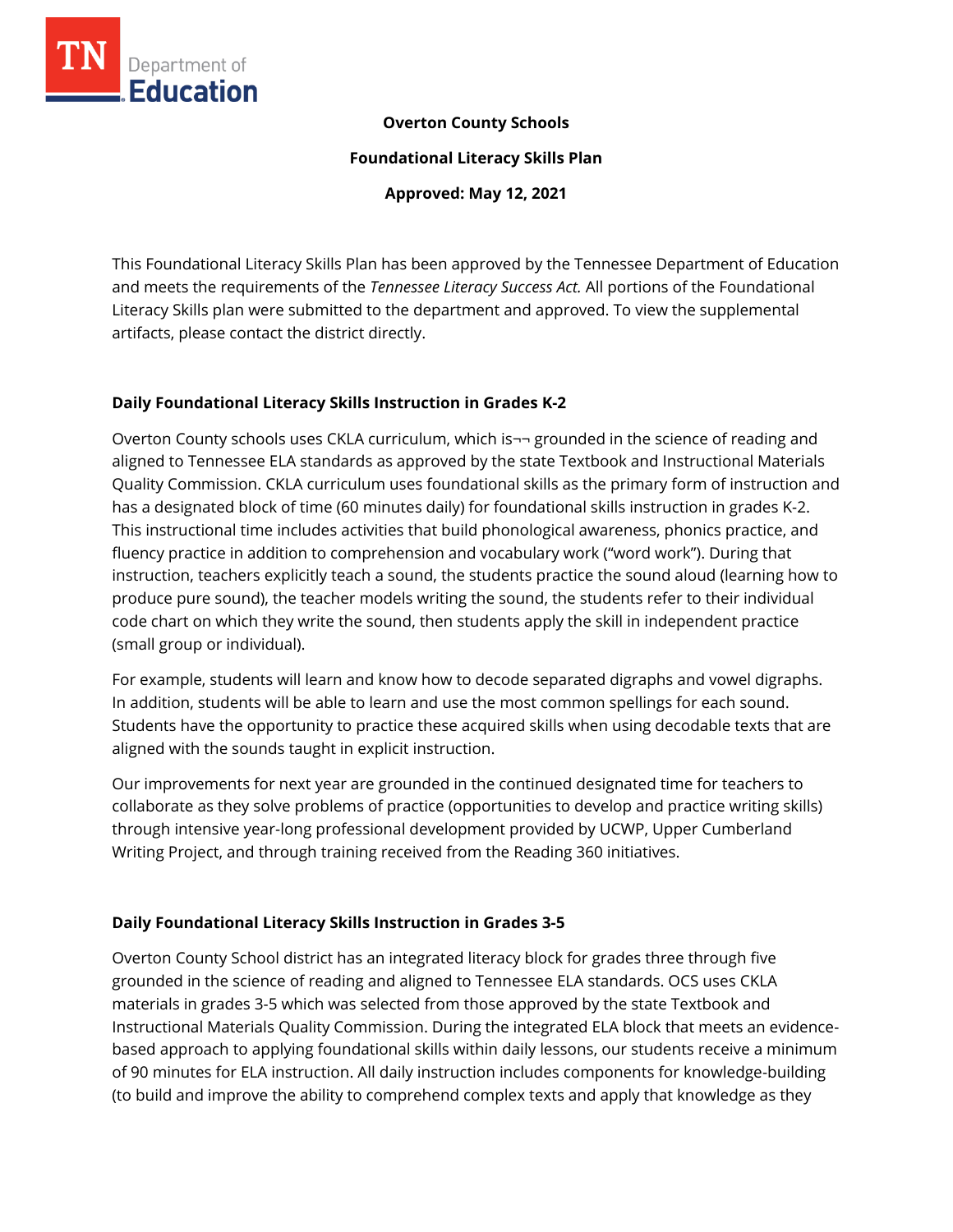Department of **Education** 

listen, read, write, think, and speak) for about 60 minutes per day and foundational skills instruction that includes fluency, grammar, morphology, spelling, and writing for at least 30 minutes per day. CKLA curriculum also engages students in work around fluency, vocabulary, and comprehension. The fluency, vocabulary, and comprehension skills are not taught in isolation, but are embedded within the lesson to ensure continuity, cohesion, and connection.

OC students will begin each lesson by briefly activating prior knowledge. Students also participate in daily read-alouds and practice reading independently. After the daily read-aloud (or independent reading in on-grade level, complex text), the students may summarize the content (through a thinkpair-share model), unpack the most essential vocabulary ("word work"), respond to a series of scaffolded questions, and write a response to an inferential question that requires students to use evidence from the text to support their answer.

Additionally, during vocabulary lessons teachers provide explicit support for vocabulary needed to access the complex text. In one lesson, the students study the root words and affixes. Students use their word knowledge as they engage in group discussion and writing activities. Therefore, foundational skills instruction is embedded in all aspects of this 90-minute block and is dedicated to developing students' holistic literacy approach to fluency, vocabulary, and comprehension coherently as recommended by research.

### **Approved Instructional Materials for Grades K-2**

Amplify - K-5 Core Knowledge Language Arts

## **Approved Instructional Materials for Grades 3-5**

Amplify - K-5 Core Knowledge Language Arts

#### **Additional Information about Instructional Materials**

Overton County School district has adopted CKLA in grades k-5 which is approved curriculum for ELA instruction. However, if we do need to supplement, OCS district will use the Tennessee Foundational Skills Curriculum Supplement to further address foundational skills in daily instruction. This supplement will allow us to focus more deeply on the phonological awareness and advanced phonemic awareness skills that are crucial for success all the way through second grade. OCS encourage teachers and families to access the Best For All Central website for additional resources to use in the classroom or at home.

## **Universal Reading Screener for Grades K-5. This screener complies with RTI<sup>2</sup>and Say Dyslexia requirements.**

AimsWeb Plus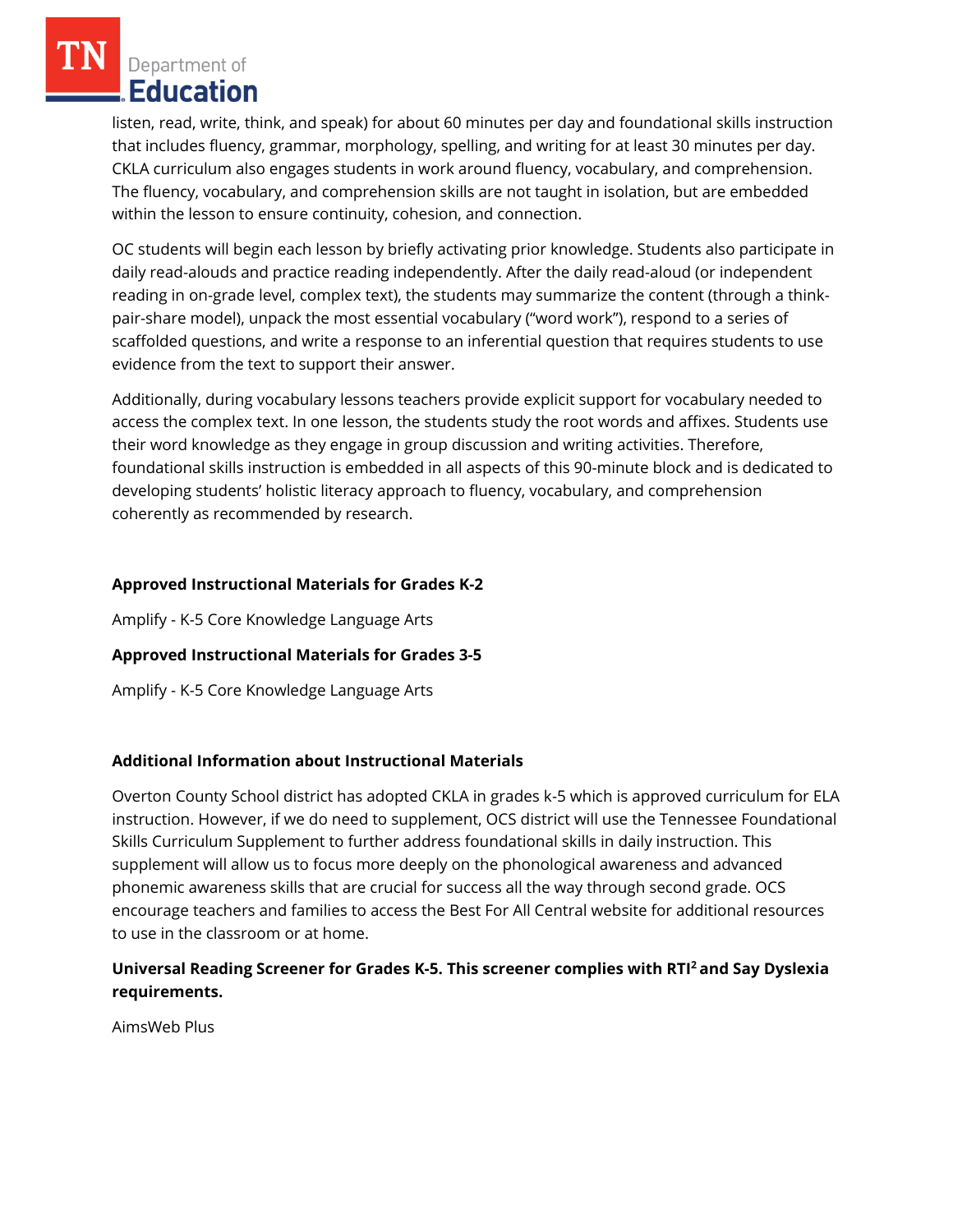Department of Education

#### **Intervention Structure and Supports**

Overton County students K-8 are given a universal screener (aimswebPlus) three times per year to measure academic skills (for grades 9-12 we utilize the state provided EWS along with aimswebPlus survey level testing). The universal screener scores are utilized to identify students that have a significant reading deficiency or are "at-risk". Data team meetings are held at each school and gradelevel teachers and principals determine which students score below the 25th percentile. Students demonstrating skill deficits are classified as in need of Tier II or Tier III instruction. Students receive daily, small-group intervention for at least 45 minutes daily in their area of academic need.

We have several research-based options for reading intervention support to our students who are classified as in need of Tier II or Tier III instruction. Our ELA curriculum (CKLA) contains an assessment and remediation guide that teachers can utilize to address skill gaps. The remediation guide can be tailored to meet the needs of RTI students. If the remediation guide is not proving effective, more comprehensive interventions (such as SPIRE, Lexia, SRA, etc.) become an option. Data teams meet every 4  $\frac{1}{2}$  weeks to review student progress to determine if a change in intervention is warranted. The data teams consider many variables (attendance, time-of-day of intervention, engagement, etc.) as part of the decision to make a change in intervention.

Overton County students receive explicit instruction in their area of skill deficit in small groups using researched/evidenced based materials and strategies. These students are also screened using additional survey level assessments (PASS/PWRS) to determine if they have characteristics of dyslexia. Students who do demonstrate those characteristics receive intensive intervention as outlined in the Say Dyslexia Law. Our district notifies families of students who demonstrate characteristics of dyslexia and the families are provided additional information about dyslexia and strategies they can use at home.

RTI is built into each school's master schedule and is provided daily. Within this block of time, students are provided instruction to strengthen academic skills.

#### **Parent Notification Plan/Home Literacy Reports**

Overton County Schools notifies parents in grades K-8 if their child is "at-risk" for or has a significant reading deficiency (as evidenced by students scoring in the 0-25th percentile) immediately after the district's schools complete the fall universal screening. Students' scores are shared with parents and provide a clear explanation of student student skill gaps and the depth and extent of student needs. The parents are told what intervention their student will receive and the amount of time each day the student will receive services. This is coupled with a description of the importance of being able to be ready by the end of 3rd grade.

The district defines how students are assessed and what a "significant reading deficiency" means. Parents are subsequently notified of their child's progress, or lack of progress, after the 4 1/2 week data team meetings. In the parent notifications/communication, data teams note any changes being made if the child is not showing sufficient progress as evidenced by progress monitoring and universal screening data as well as recommended activities (that do not require purchased